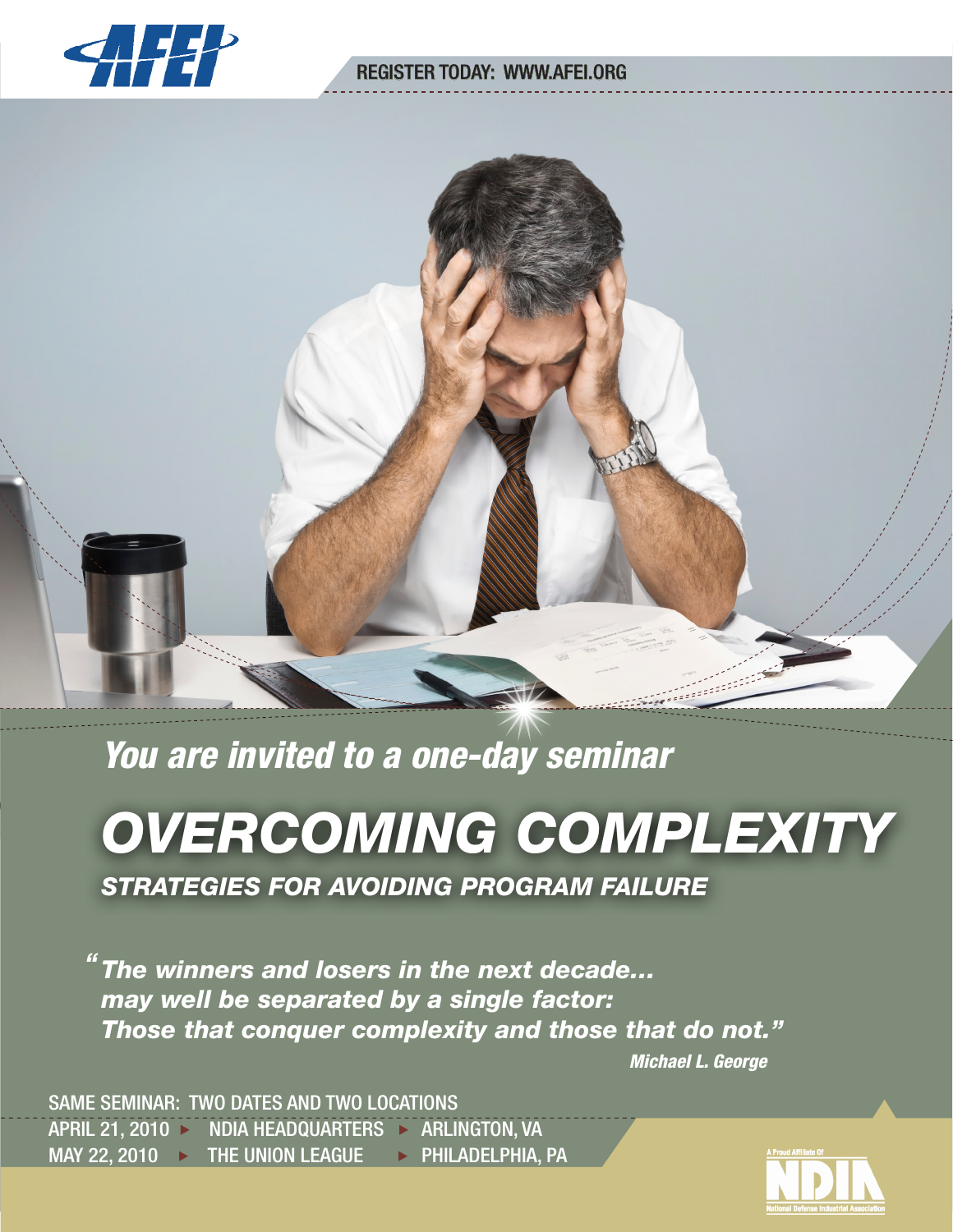*COMPLEXITY AND PROGRAM MANAGEMENT* 

# *ABOUT THE SEMINAR*



# *UNDERSTANDING COMPLEXITY TO IMPROVE PROJECT/PROGRAM PERFORMANCE*

#### *HOW WOULD YOU ANSWER THESE IMPORTANT QUESTIONS?*

- **Why do governments and companies invest millions of dollars in systems that are abandoned after being placed in service or are cancelled before deployment?**
- **What is happening when experienced, educated program/project managers encounter unexpected problems, apply well-known corrective actions, only to make the problem worse?**
- **Are project managers trained to understand the nature and the impact of interactive complexity?**

**This seminar does not offer a cookie cutter approach nor is it filled with heavy academic theories. Instead, it will provide you with the practical, street-smart knowledge to deal with the unanticipated, backed up by concrete examples of where understanding complexity analysis applies.** 

**You will be able to apply the principles of complexity that you will learn in this seminar to lead the way out of complex situations that typical project management training does not anticipate. This knowledge could potentially save your organization millions of dollars. This seminar promises to deliver proven, practical concepts that you can take back to your work place and begin applying right away in your programs and projects.** 

# *INTRODUCTION TO COMPLEXITY*

To a growing extent, organizations that only yesterday appeared to be successful in managing programs and projects are currently experiencing delays and stoppages that are costing millions of dollars. In these cases, project managers are confounded by the dilemma of unexpected turbulence that arises in spite of the absence of any significant abnormalities in key performance indicators.

Project managers are now finding that the traditional program and project management approaches and the familiar responses to the unexpected are proving to be less and less useful in the pursuit of the desired outcome. All of this is happening despite the fact that most of the usual remedial actions for these program and projects used to work.

 This failure to attain expected results in spite of great effort is to a great extent attributable to the emergence of a new, unique class of situations characterized by various levels of interactive complexity. In this seminar you will learn why these conventional formulations and solutions are inadequate to cope with the increased complexity of the modern world.

# *WHAT YOU WILL LEARN*

In this seminar you will learn to:

- **Distinguish** 3 types of challenges: cognition, coordination, & collaboration.
- **Deal** with various complexities in planning and implementation.
- **Apply** the techniques of complex interactions on organizational functions, structure, processes, measurement and control.
- **Exercise** the leadership talents necessary to effectively deal with complexity
- **Understand** the relationship of complexity to Organizational Learning, Knowledge Management, Program and Portfolio Management, Program Maturity Model, and Human Relations.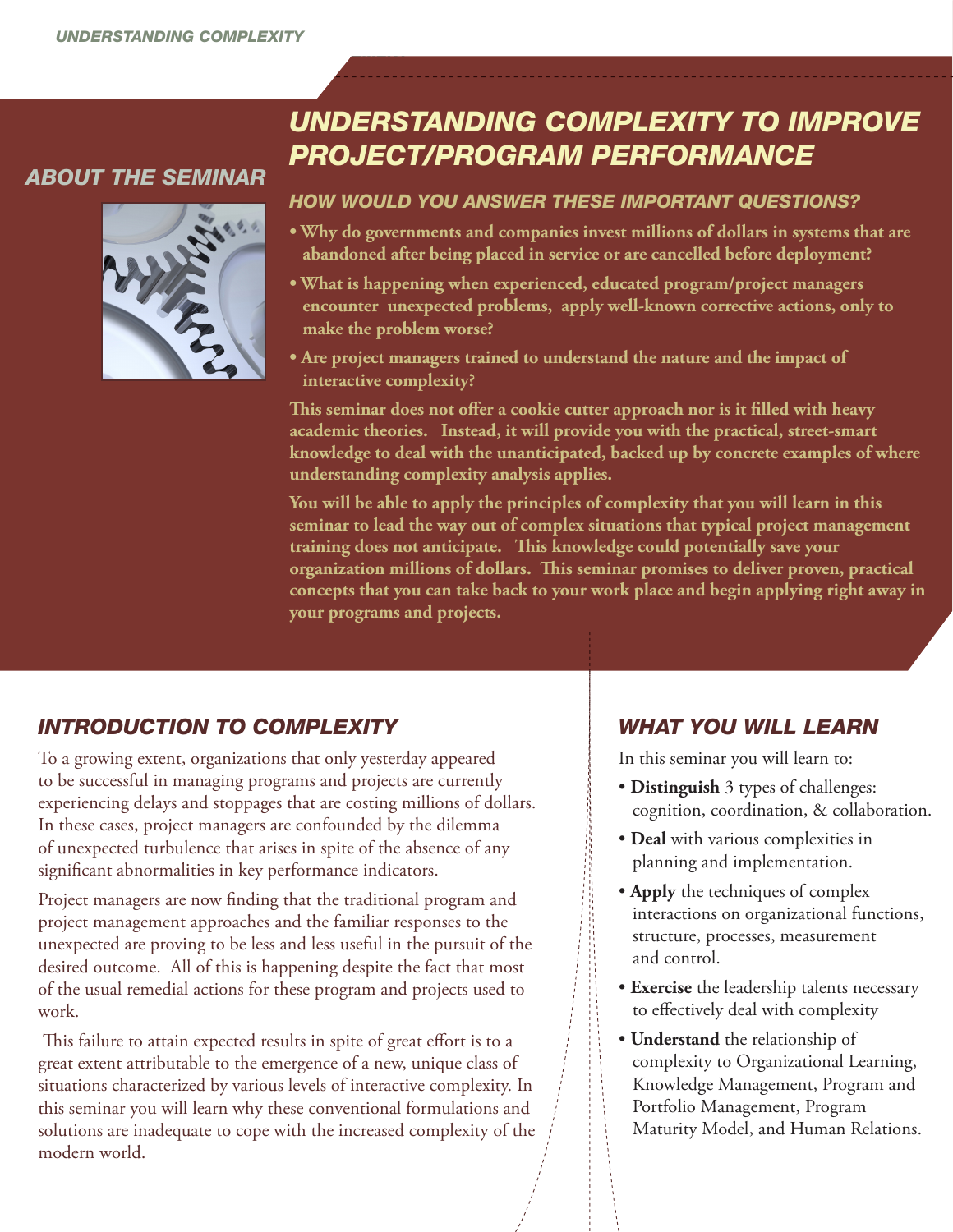# *INSTRUCTORS*

#### **John Pourdehnad, Ph.D.**

Organizational theorist, consultant, and associate director of the Ackoff Center for Advancement of Systems Approaches at the University of Pennsylvania.

#### **Robert McCue, P.E.**

Consulting Engineer and Principal at MDCSystems® Construction arbitrator for the American Arbitration Association, forensic program management specialist and recognized expert in commercial and industrial construction project management systems, engineering standards and codes.

### **Buck Nimz**

Recognized industry expert in the design and implementation of acquisition strategies for complex defense programs. As a former Program and Engineering Manager on complex projects, he understands what it takes to successfully manage and lead multi-discipline teams.

**Dave Chesebrough, P.E.**

# *AGENDA*

## **Introduction**

Dave Chesebrough, President, AFEI The Who, What, Why and How of the Day

### **Forensic Program Management**

Robert C. McCue, P.E., Consulting Engineer and Principal at MDCSystems®

What goes wrong and why - the problem to be solved. Case studies from some well known, and not so well known failures. Examples of and distinctions between of simple, complicated and complex projects.

### **Theory, Study and Application of Complexity**

Dr. John Pourdehnad, University of Pennsylvania

This module addresses situational awareness, framework for decision making, integrative(synthetic) program management, and complexity and program leadership. It explores theory, science and applies systems thinking approaches to the problem of leading out of complexity.

## **Working Lunch**

## **Grounding Conceptual Model in Practice**

Robert C. McCue, P.E., Consulting Engineer and Principal at MDCSystems® Buck Nimz, Industry Expert on Complex Defense Programs

How is this knowledge applied in practice? Participants consider the implications of what they have learned and relate these to their own respective programs, projects and experiences. Discussion of actions and experience to improve the performance of real world programs and projects.

#### **Summarization -The Big Idea**

Facilitated discussion of material and learning objectives.

# *HOW TO REGISTER*

Registration Fees:

| <b>GOVERNMENT EMPLOYEES</b><br>AND ACADEMIA | \$375 |
|---------------------------------------------|-------|
| <b>AFEI MEMBERS</b>                         | \$425 |
| AFEI NON- MEMBER                            | \$495 |

Discounts are available for teams of three or more. Attendance is limited.

To register please visit the AFEI website at www.afei.org and the link for Events. For assistance or more information please contact Ms. Betsy Lauer (703) 247-9473.